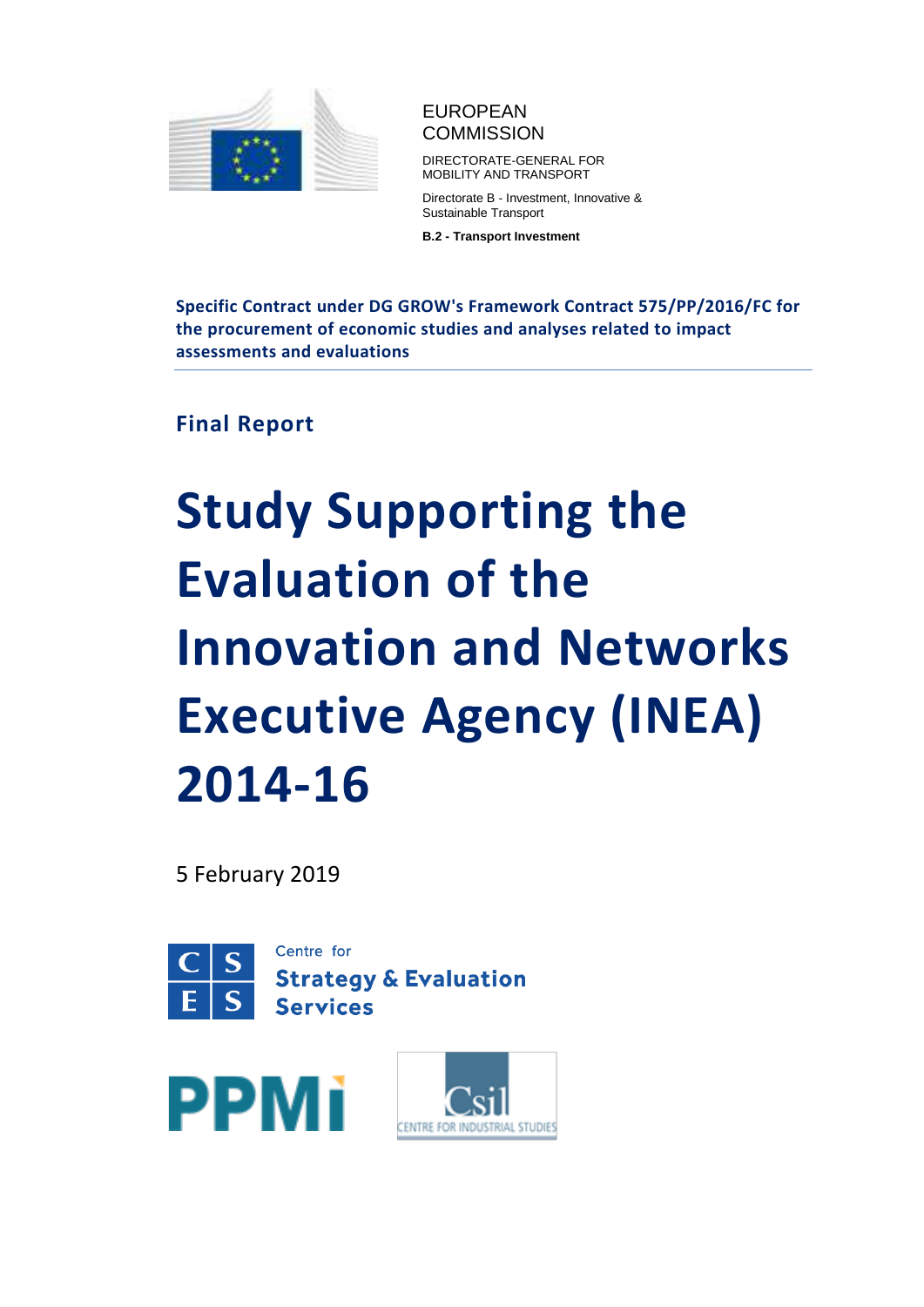# **Executive Summary**

# **1. Resume – Study Objectives**

The objectives of this assignment were defined as follows:

- The main objective of this evaluation was to assess INEA's implementation of the delegated parts of the specific programmes that have been entrusted to it<sup>1</sup>.
- The fundamental question to be addressed is what has been achieved in terms of financial savings, improved services and other efficiency gains by delegating operational tasks to INEA.
- A number of more specific questions were highlighted in the terms of reference relating to INEA's effectiveness, efficiency and the coherence of the delegation of the programme management (both in terms of the delineation of responsibilities between INEA and the Parent DGs, and in terms of its place within the overall Executive Agency framework).

The evaluation covered the 3-year period from 1 January 2014 when INEA started functioning to 31 December 2016. However, throughout the evaluation, in order for the study to report on the most updated information, data concerning 2017 has been analysed when available.

Overall, the purpose of the evaluation was to help the Commission services assess whether the creation of the Agency has yielded the expected positive results as compared with the assumptions underlying the programme delegation and what could be done in the future to improve further the situation. The operational achievements of these programmes, in particular the results of the projects co-funded under the programmes, are not covered by the evaluation because they have been covered by the respective mid-term or ex-post evaluations.

## **2. Methodological Approach**

The evaluation was carried out during the period April-December 2018 and involved a combination of desk research, 59 interviews with key stakeholders (Commission, INEA personnel, project applicants and beneficiaries, external experts, programme committee members, and CEF Transport Advisory Group members) and a survey that elicited a total of 1,878 responses (project applicants and beneficiaries -1,404; external experts – 382; programme Committee members -79; and CEF Transport Advisory Group members -13). An interim report was submitted in July 2018 with the final report following in October 2018.

## **3. Key Findings, Conclusions and Recommendations**

**Overall, the evaluation is positive and confirms that INEA has been performing well as an agency.** Parent DGs and other DGs that have been consulted for the evaluation hold the Agency in high regard. Feedback from applicants and beneficiaries of the programme that are administered by INEA, and other stakeholders such as Programme Committee members and experts, is also favourable. As such, bearing this and the results of the retrospective CBA for this evaluation in mind, INEA's performance in the period under review justifies the decision to delegate the programmes to the Agency in terms of added value and cost-savings. The evaluation suggests that INEA's organisation and governance, and its operating procedures and practices, are sound. But there is scope for improvements to some specific aspects of its modus operandi.

 $^1$  Parts of CEF (transport, energy and telecoms) and Horizon 2020 (transport and energy), and the TEN-T and Marco Polo II legacy programmes.



1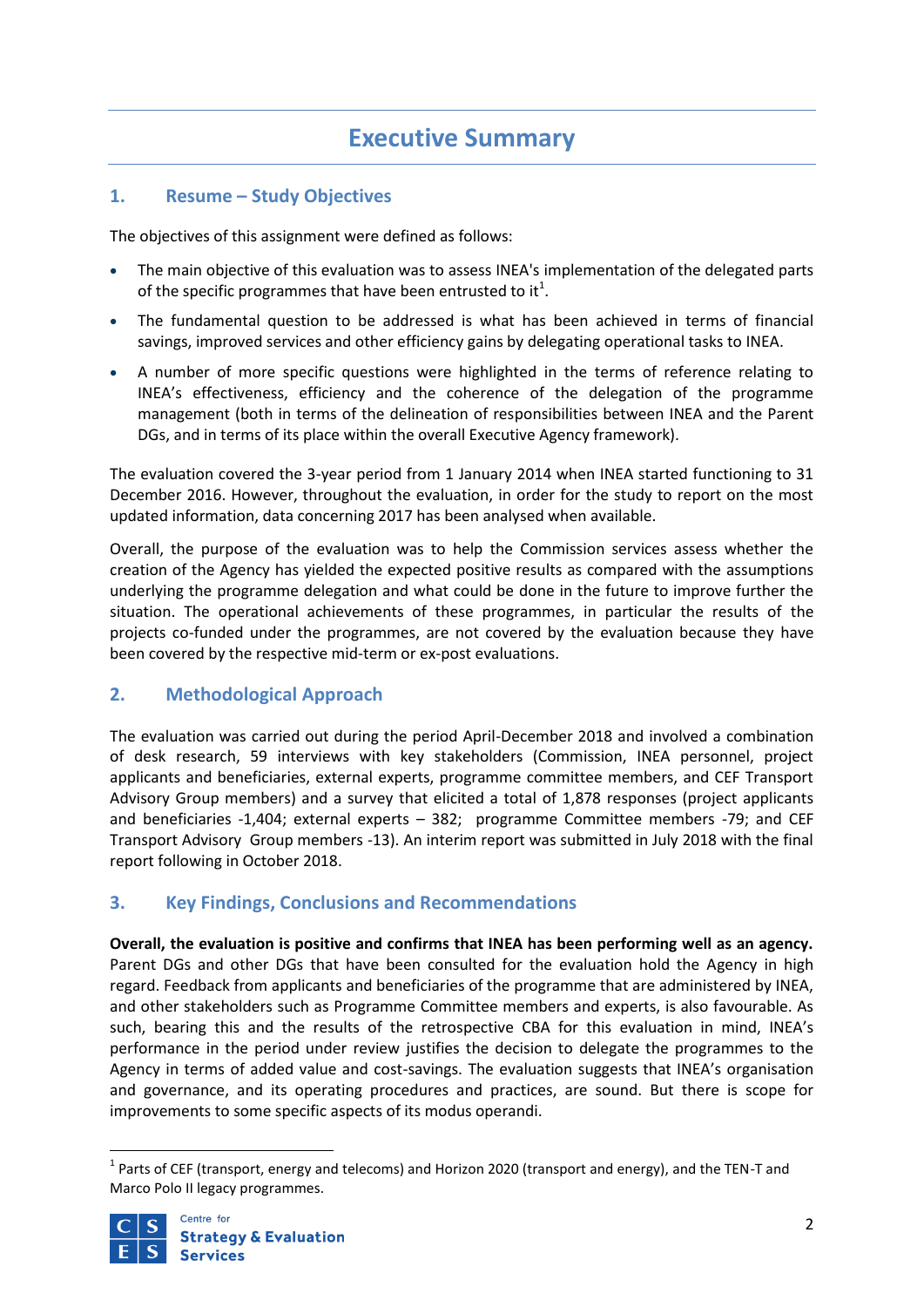Below we summarise the key conclusions and recommendations in relation to the specific issues set out in the Commission's terms of reference for the evaluation.

#### **3.1 Effectiveness**

**Following its launch in 2014, INEA successfully tackled the challenges of the start-up phase and it is now well-established as an organisation.** The challenges it has faced included managing two legacy programmes and taking on new programmes and sectors (the CEF Energy and Telecommunications sectors as well as parts of two societal challenges of the Horizon 2020 programme). This has entailed a rapid expansion with the Agency almost doubling in size since 2014. As explained in Section 3, INEA has faced staff recruitment and retention challenges that it has taken steps to deal with. It has also had to develop new management structures and procedures, IT systems and support services to underpin its expansion. The Agency has successfully delivered programmes and largely achieved the targets set out in the KPIs. These investments in developing INEA's capabilities have been achieved at a cost that has been below expectations judging by the retrospective CBA.

**In terms of INEA's performance against its KPIs, the results for the 2014-16 period are very positive with the only under-performing KPIs being the missed rate of execution of commitment appropriations in 2014 for the TEN-T and Marco Polo II programmes and with regard to the net time to pay for the TEN-T programme in 2015 which was slightly exceeded by one day.** In the period covered by this evaluation, there was often an over-performance against the KPIs for the CEF and Horizon 2020, particularly with regard to the net time to pay. This result reflects the feedback from beneficiaries and INEA staff that procedures for payments have been improved and simplified. However, as noted in Section 3 of the report, beneficiaries' feedback in relation to H2020 suggests that INEA could be faster in awarding grants, as some projects can become outdated if the whole application, selection and award process takes too long. That said, the feedback also highlights an alternative view and many beneficiaries' experience of INEA's award procedures led them to argue that they are faster than those of other EU bodies. Moreover, there was an acknowledgement that it is important that INEA maintains its high standards for professionalism and that in the long run it is better to take longer to award grants if this means that a better job is done.

**The research suggests that INEA has contributed to a significant improvement in the implementation of the delegated programmes and helped to develop better services for the Agency's stakeholders and beneficiaries.** In this report we comment on the way in which INEA generates information on its activities that contribute to Commission policymaking, and the fact that it has been proactive in this respect. Similarly, the feedback obtained from beneficiaries suggests that it is providing a very professional service to them in terms of managing project selection and award procedures, contract management and other procedures, with 89.6% of beneficiaries assessing these procedures as efficient. In terms of the overall efficiency and effectiveness of INEA's performance, a similar proportion (87.3%) of beneficiaries assessed the Agency as efficient and effective.

**Recommendation 1: Looking ahead, consideration should be given to adopting more ambitious targets and KPIs where these are in the remit of INEA.** As argued in Section 3.1, INEA has consistently achieved most of its KPIs and key tasks outlined in work programmes have generally been delivered on time, as reflected in the Annual Activity Reports. Bearing this in mind, and the fact that there has been over-performance against some KPIs, consideration should be given to an upwards revision of targets (and/or the introduction of different, INEA-specific targets, for example based on beneficiary satisfaction ratings with INEA services) to help ensure that there is an incentive to go on improving INEA's performance. However, it has to be noted that the KPIs currently used by agencies are largely the same although performance against the targets can of course vary. It could be argued that INEA's KPIs should be benchmarked against those of other Agencies and targets set accordingly but we do not recommend this because of the differing nature of their activities which makes comparisons difficult to make.

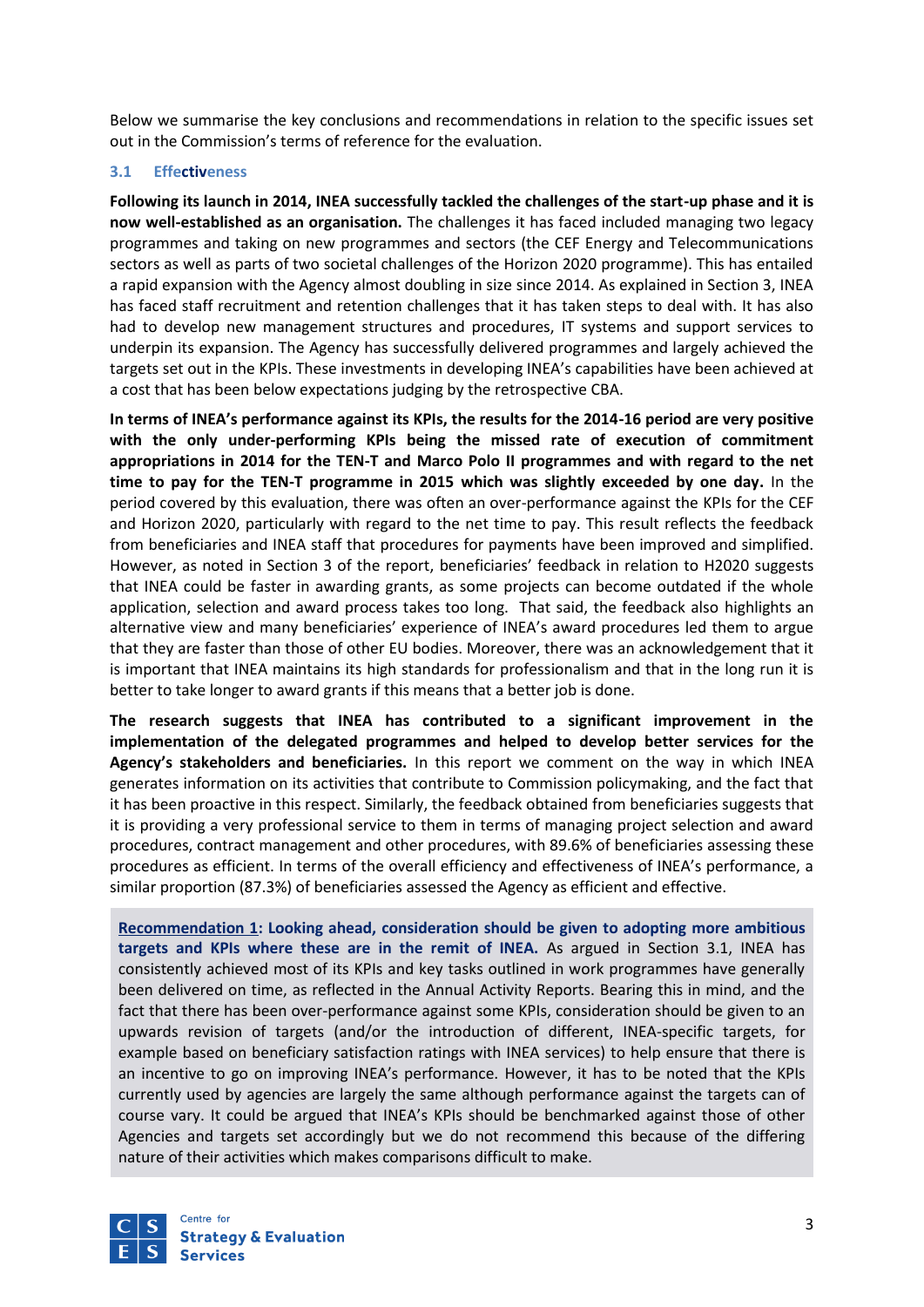**Recommendation 2: INEA should review the feedback provided in this report from applicants and beneficiaries to identify actions that can be adopted to address issues that have been raised.**  Whilst the stakeholder feedback on INEA's performance is generally very positive, in the report we highlight feedback from beneficiaries and applicants suggesting scope for improvements. Such suggestions are by their very nature likely to have negative connotations and this needs to be borne in mind given the otherwise positive evaluation findings. Suggestions from applicants and beneficiaries for possible improvements are summarised on page 43 of this report. The survey data does not make it possible to distinguish between the feedback provided by CEF and H2020 programme applicants and beneficiaries. However, examples of the more general feedback include ideas such as: establishing a "hotline" for National Contact Points/Committee members to get instant information and advice on application procedures; more of a focus on "co-creation" with INEA working together with applicants on similar projects; improving the feedback to the rejected proposals; organising local information meetings and making them accessible online; more flexibility in reporting both regarding how to submit and save documentation (paper vs digital) and more use of electronic signatures; improving the participant portal (especially to remove bugs) and developing an online platform where INEA can showcase important developments across different programme areas, and more workshops to update on progress of the programmes; guidance on how to better manage project risks.

This recommendation also applies to the issues raised by external evaluation experts (summarised on page 50 of the report). Again in most cases it is not possible to identify which programmes are being referred to but examples of the experts' feedback include: reducing the high workload for the comprehensive evaluation of high number of applications per day and an unlimited volume of documentation per applicant; focusing more on the most important aspects of the evaluation criteria (such as the scientific value, excellence (in relation to H2020 projects) and impact) and less on other issues such as dissemination, communication, gender aspects, etc; and improving the feedback from INEA and experts on experts' effectiveness.

Not all the suggestions made by applicants and beneficiaries, and experts, will of course be relevant or possible to adopt but this is for INEA to decide in carrying out a review of the feedback.

#### **3.2 Efficiency**

**The strong performance of INEA reflects the fact that it is a well-run organisation.** The previous evaluation indicated that the Agency was organised to be efficient from the start, adopting a wellfunctioning structure that did not need significant modification in the period covered by this evaluation, together with a number of strong control of procedures. One of the key drivers of success has been employee performance and specialisation, as well as the greater use of Contract Agents by INEA than the Commission. Overall, the current evaluation suggests that INEA's organisational structure is closely aligned with the tasks entrusted to the Agency by the parent DGs. There is a clear logic in combining Energy, Transport and Telecommunications in one agency as these are areas which involve large-scale infrastructure development at the EU-wide, cross-border and the national levels.

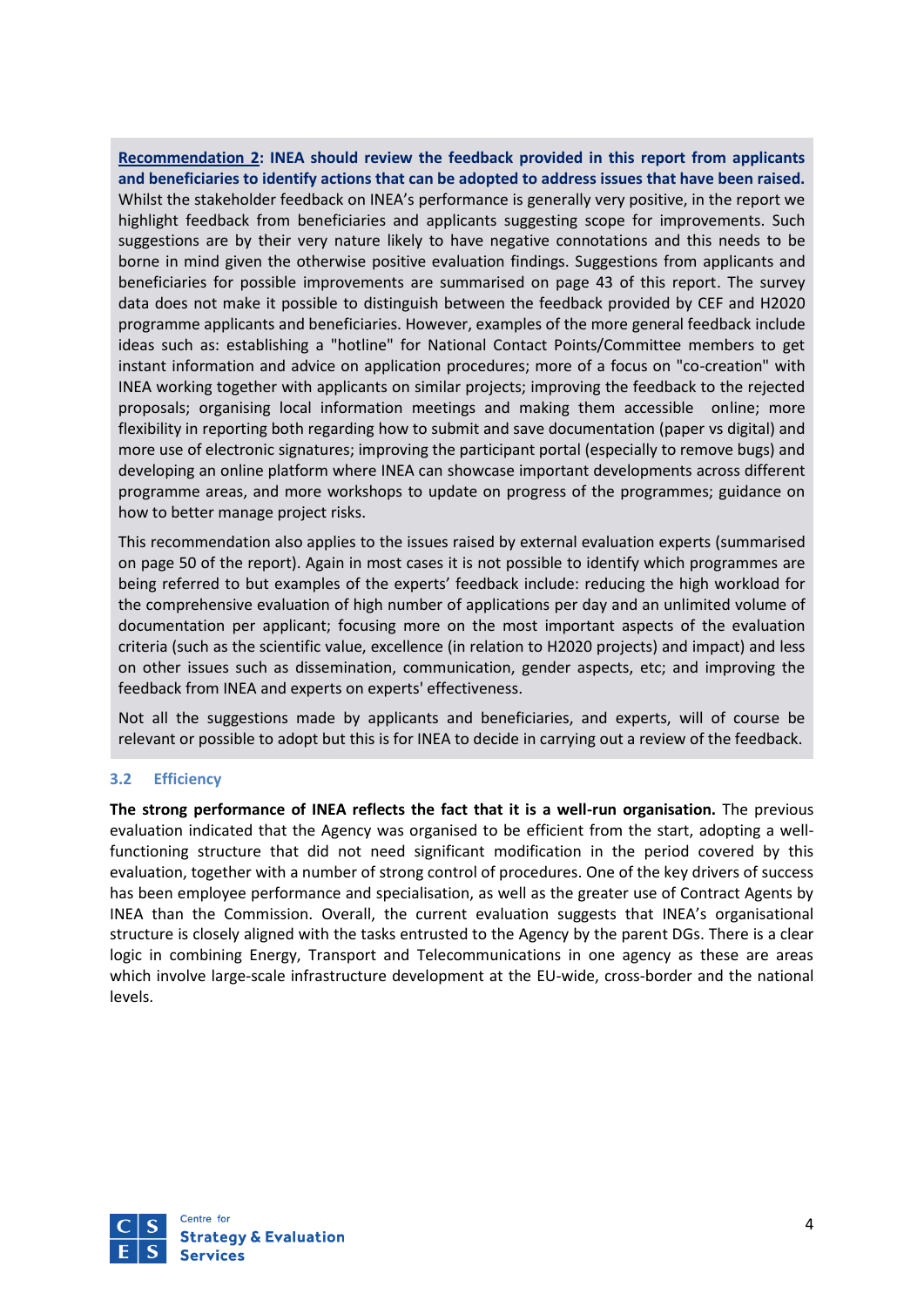**The specific stages of the project life-cycle seem to be very well managed by INEA although there are some aspects that could be improved.** The planning of calls and subsequent assessment of proposals also involves differing procedures reflecting practices in the parent DGs, and agreed with INEA. In the case of CEF, call planning is decided during the preparation of the work programmes and there is a coordination meeting involving the three DGs and INEA every 2-3 months. The process could, however, benefit from some more coordination with a view to improvement. The appointment of experts to help assess project proposals is INEA's responsibility but it has been suggested that there should be more flexibility, for example with largest projects, for the Commission to influence appointments if it wishes to do so.

**Recommendation 3**: **Steps should be taken to improve further the coordination between the different Parent DGs with regard to calls.** While cooperation with individual Parent DGs regarding call planning has generally been well managed, there is scope for some improvements. One potential recommendation is that calls should be better spaced out with coordination meetings between INEA and the Parent DGs during the development of the INEA annual work programmes, in order to relieve pressure on human resources and the evaluation and finance sectors to organise the evaluations and process the payments. This applies where the evaluation of proposals is undertaken partly remotely (individual assessment) and partly in-situ by external experts selected by INEA (consensus meetings). Consideration might also be given to reducing the number of calls by examining how many calls are required during the planning stage and seeing if any of the calls can be combined – this is an area the that Agency has proactively discussed with different Parent DGs, leading to a reduction in the total number of calls in 2018. However, if reducing the number of calls meant having more proposals for each, this would not necessarily be efficient as it would risk accentuating peaks in workload.

**The recruitment and retention of suitably qualified personnel has been and remains a key priority for INEA.** Within the evaluation period, this can in part be attributed to the high level of growth required of the Agency, which has put significant pressure on its HR management. The difficulty to attract suitable staff is foremost related to the specific profiles required by INEA. There are, however, practical differences between the staff selection procedures in the Agency: Temporary Agents (TAs) do not have to pass the central tests organised by the inter-institutional European Personnel Selection Office (EPSO) but can be tested and selected by the Agency itself; this is not the case with Contract Agents (CAs) who have to pass EPSO tests before being able to be invited to a selection procedure in the agency.

Prior to INEA's establishment, there was a quite large reserve of laureates for CA positions, but in the following 4-5 years this reserve progressively diminished and the Executive Agencies were competing with each other to recruit especially project officers. This helps to explain some of the difficulties faced by INEA. Moreover, the CEF and H2020 staffing levels still largely reflect the assumptions with regard to the number of calls and projects that were made in the 2013 CBA. However, in reality, there have been divergences between the forecasts and actual trends with the result that whilst the staff needed for CEF transport projects is about right, there were shortages in the telecommunications field with only about half the number of staff that are required being actually in place while an opposite situation has existed with some other areas such as CEF Energy.

**A related challenge is that it has not been easy for INEA to re-allocate staff within the Agency to reflect changes in priorities and the workload on different units**. This is because of budgetary specifications, which means staff cannot be moved between Programmes. Nonetheless, the Agency has been proactive in reviewing annual staffing requirements against the forecasts from the 2013 CBA, and bringing any problems to the attention of the Parent DGs. This has allowed it to propose and agree a shift of staff numbers between the CEF Energy and Telecommunications units in order to better reflect workload requirements.

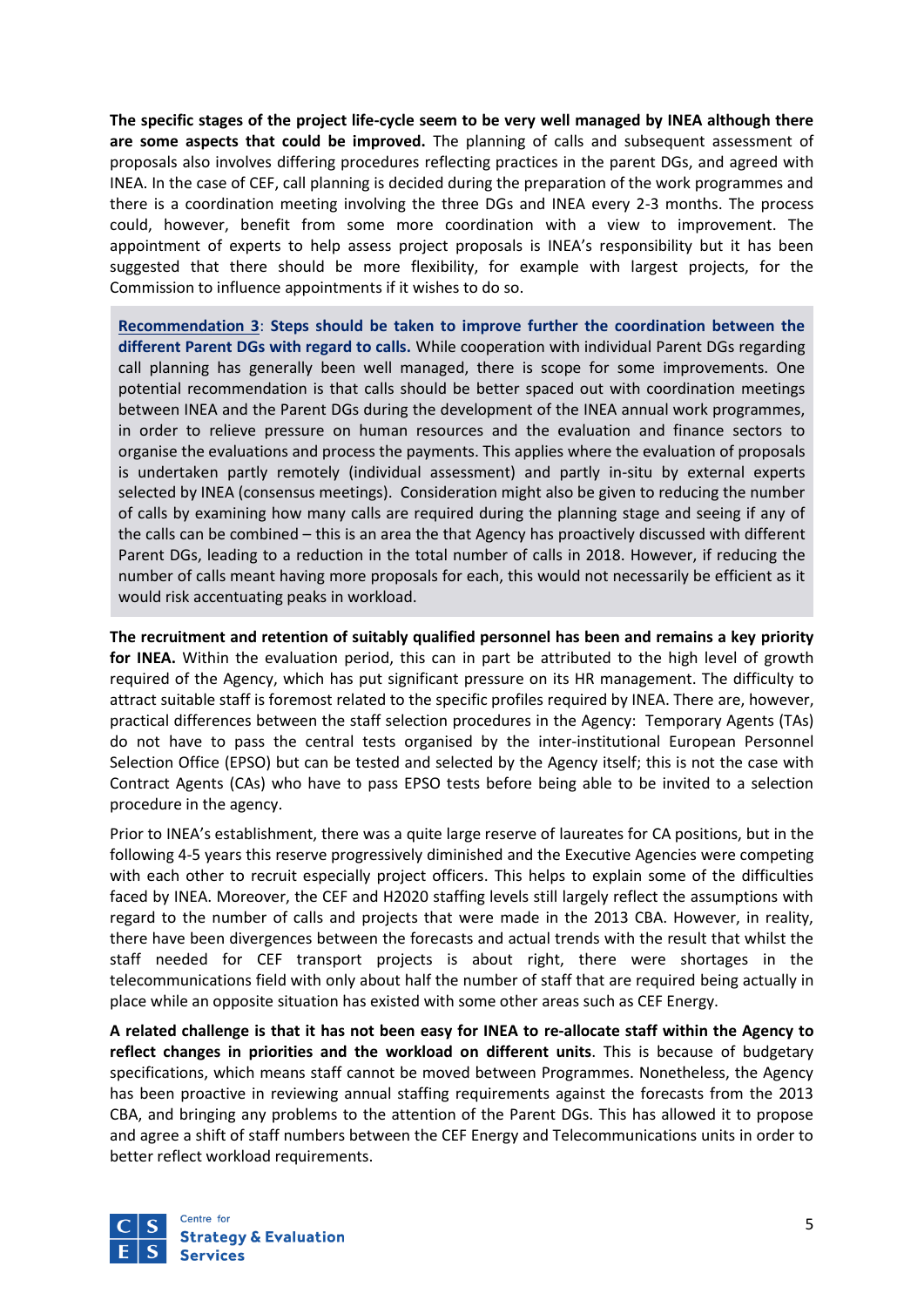**Looking ahead, the changing nature of the delegated programmes and the supporting funding arrangements pose challenges to INEA with regard to skills development and redefining its procedures**. The nature of the new programmes introduced under CEF Telecoms (a higher number of small-scale projects with high numbers of beneficiaries and multiple stakeholders) has required a different type of project management to the larger infrastructure projects which the Agency has traditionally dealt with.

The impending roll-out of Wifi4EU will present further challenges, in terms of the size and number of grants to be managed. The 2021-2027 EU programmes and the transition towards using centralised IT tools will bring a need for training within the Agency to accommodate the new requirements and an adaptation to more centralised support services. Amongst other things, these developments should release staff time for core tasks. There is also a need to ensure that INEA is appropriately resourced to better feed into the Commission's policy-making process. Another example of the new skills that may be required is that an increasing proportion of INEA's CEF Transport projects involve 'blending', i.e. a combination of grants provided via INEA and private financing such as loans and guarantees of the EIB, EFSI, National Promotional Banks or conventional banks. The wider point is to ensure that skills development is suited to the future demands which the INEA is likely to face and reflects the evolving nature of the programme environment the Agency operates within..

**Recommendation 4**: **Although recruiting appropriately-skilled personnel remains a priority building on its existing strategy, and as highlighted in Section 3 of the report, the key priority should be to retain INEA staff.** The research indicates that the level of INEA staff turnover, especially with some of INEA's support functions, is now a greater problem than staff recruitment. Again, there are constraints on what INEA can do given the rules under which it operates. However, assuming the agency continues to grow, there may be increased opportunities for career development which should help to promote staff retention if career mobility within the organisation is encouraged. Staff mobility within INEA is also important to enable human resources to be allocated in a way that reflects changes in priorities and the workload on different units. Putting more emphasis on consultation directly with INEA staff (and not just via the Commission's overall staff survey) which is already foreseen by the staff retention policy could also be a way of identifying issues where action could be taken to help retain staff.

#### **3.3 Coherence**

**The programme portfolio managed by INEA is generally coherent, both in terms of thematic content and project management.** The Transport and Energy sectors of the CEF programme in particular share similarities, in that they support large infrastructure projects with similar project management requirements. It was expected that by including Horizon 2020 research projects alongside CEF infrastructure projects within one agency, there might be some interaction and synergies between the two programmes. There has been limited success in this regard, for which two reasons have been put forward by those interviewed within the Agency and Parent DGs: one is that, by their nature, CEF and Horizon 2020 programmes do not naturally align; a second issue raised regards timescales – it was suggested by some of the staff interviewed in the Parent DGs and the Agency that synergies may indeed appear, but in order to reach the technology readiness levels required by CEF, this may take a little more time. If this explanation is correct, more concrete results should emerge within the next evaluation period.

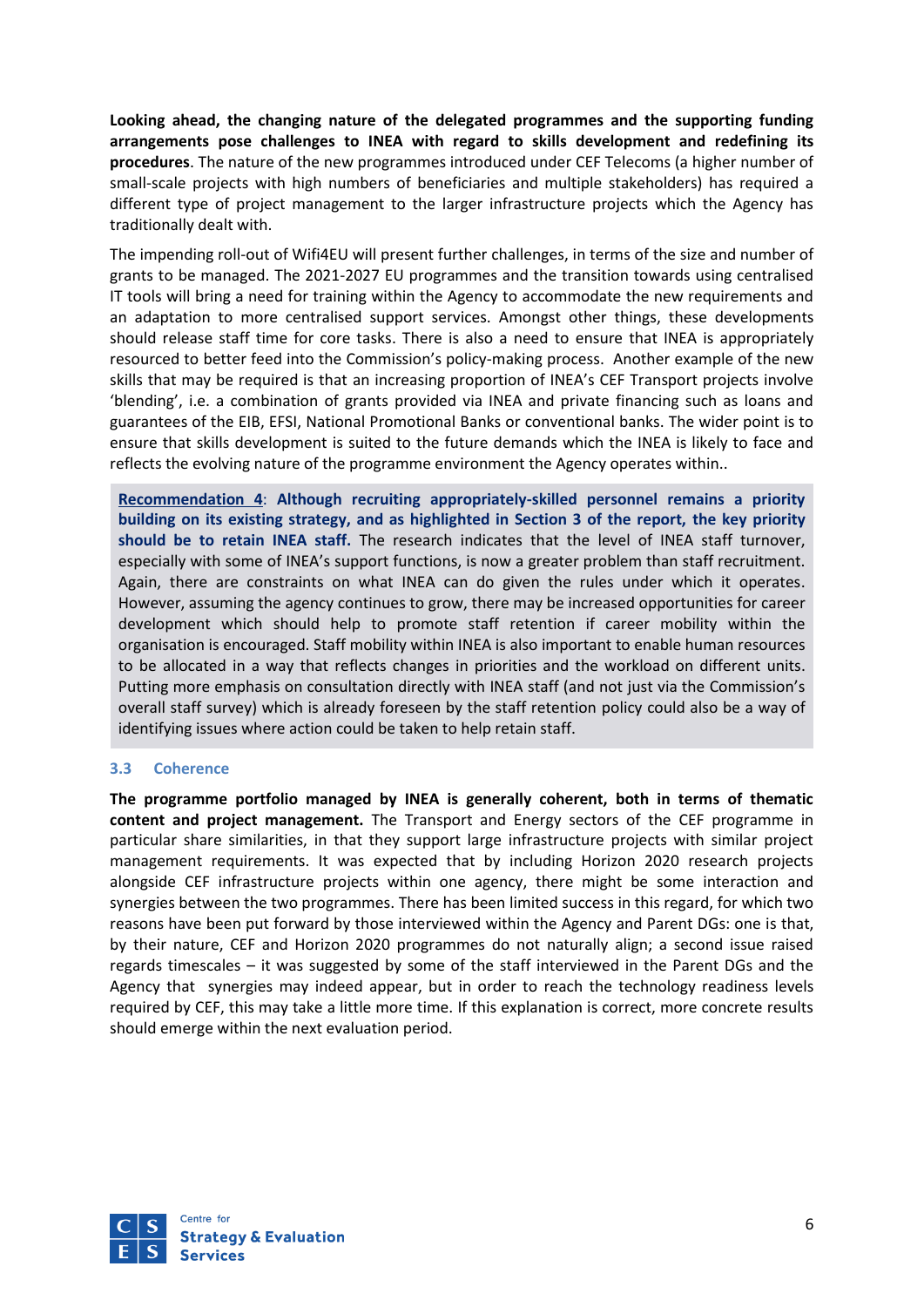**Recommendation 5: Looking ahead, the parent DGs/INEA should consider how synergies can be further improved between delegated programmes at the stage of work programme design.** As noted in Section 3, attempts have been made by the Agency to promote synergies between the project portfolios. This has involved launching one joint call (i.e. the 2016 CEF Synergy call, which looked for joint projects in the fields of energy and transport) and through working to identify complementarities, specifically between Horizon 2020 and CEF projects in the same transport portfolio. The same exercise is underway for the energy portfolio. The 2016 CEF Synergy Call was not very successful but this is due to the regulatory context rather than an implementation issue so cannot be directly attributed to the Agency. Efforts to promote synergies should be maintained. One way to do this could be via the creation of an internal working group, bringing together staff working on CEF and H2020 portfolios, to update on current projects, upcoming calls and innovations/research outputs in relevant areas which could feed into future projects.

**Feedback from the research suggests that INEA has a good relationship with the Commission parent DGs.** INEA is generally seen as performing well in dealing with the delegated programmes with staff who have a high degree of expertise and knowledge of the parent DGs programmes and policies. One reason why INEA staff knows the work of the parent DGs very well is the fact that the Agency's managers are seconded Commission officials and a good portion of INEA staff have previously worked in one of the parent DGs. Whilst not sufficient in itself, this is likely to help promote a closer relationship. INEA has also proved to be versatile and able to adapt to the changing needs of the parent DGs.

**INEA has been praised by Parent DGs for its proactive approach towards providing information and feedback to the Commission with regard to how the programmes and projects are functioning and how they could be improved.** This began in the DG MOVE field with the Agency having responsibility for drafting calls for proposals. Providing feedback to policymakers has been identified by both INEA staff and parent DGs as an area where there is scope for INEA to further develop its role.

**Recommendation 6: INEA should further develop its role in drawing on its knowledge of programmes and projects to inform Commission policy-making.** Whilst INEA is good at providing monitoring information on projects, and now also produces country reports, and is considering the development of 'corridor' reports, the evaluation suggests that it could do more to use its knowledge of different 'sectors' to help inform Commission policy-making. Within Horizon 2020, for example, feedback is provided across the entire programme using a dedicated set of IT tools which are managed by the centralised common support centre. While this provides useful quantitative data on issues such as dissemination and benchmark activities against milestones and other project-level indicators, there is scope to provide more feedback which can contribute to the development of longer-term policymaking. At the same time, developing its role in this way means that INEA staff need to be given the time alongside their other responsibilities to focus on developing and transferring knowledge and that effective communication channels are in place and being used.

#### **3.4 Cost Benefit Analysis**

**The total operational budget earmarked for INEA for the MFF 2014-20 is EUR 33.8 billion, of which EUR 28.5 billion is accounted for by the CEF and EUR 5.3 billion by Horizon 2020.** This means that INEA handles the largest budget of all the Executive Agencies in the current financial period of 2014- 20.